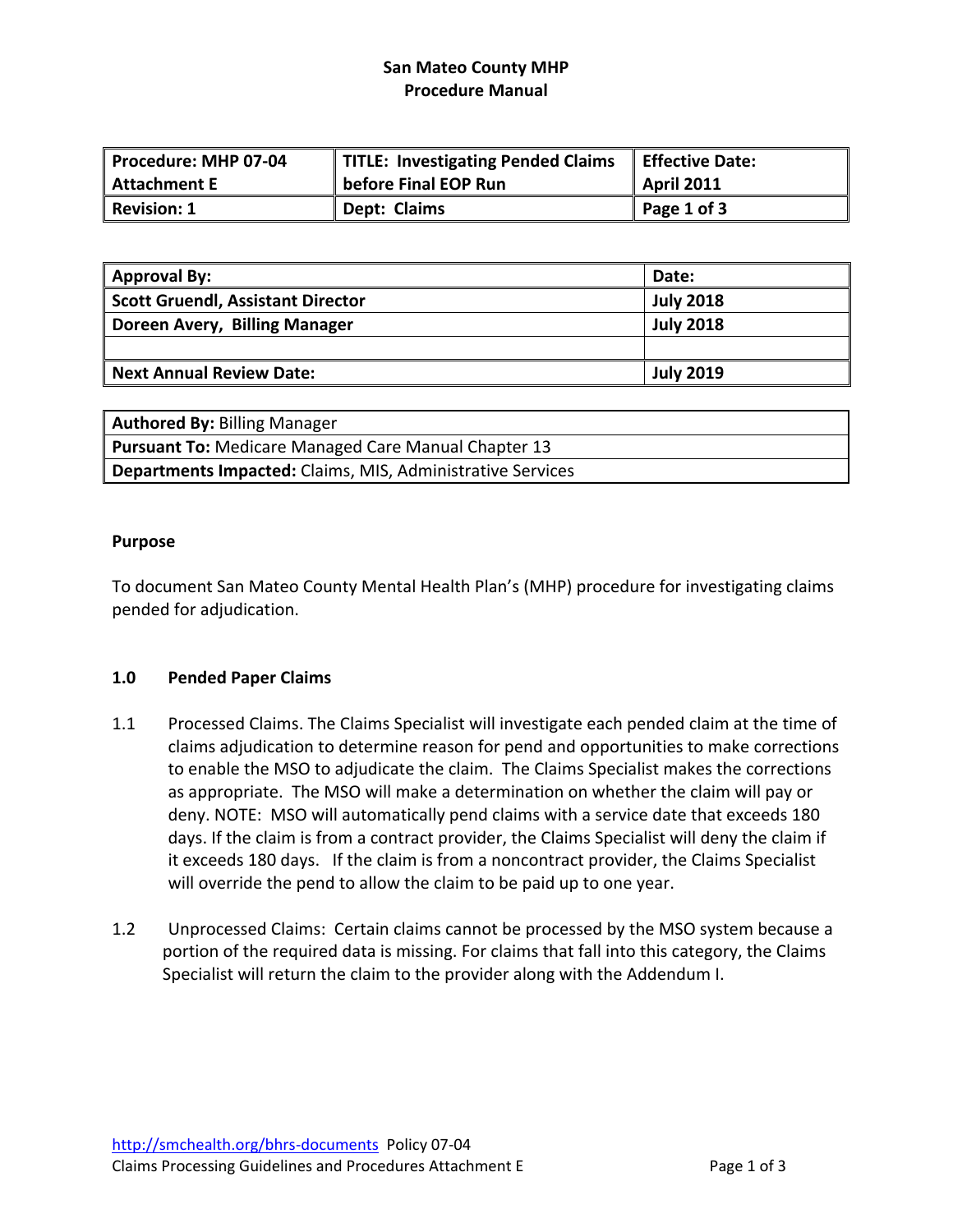## **San Mateo County MHP Procedure Manual**

| Procedure: MHP 07-04 | TITLE: Investigating Pended Claims | Effective Date:   |
|----------------------|------------------------------------|-------------------|
| Attachment E         | before Final EOP Run               | <b>April 2011</b> |
| Revision: 1          | Dept: Claims                       | Page 2 of 3       |

#### **ADDENDUM I**

Dear Provider: The contract of the contract of the contract of the contract of the contract of the contract of the contract of the contract of the contract of the contract of the contract of the contract of the contract of

The Mental Health Plan is unable to process the attached claim(s) for payment for the following reason(s):

No authorization for services provided.

This claim was redirected to Health Plan of San Mateo at 801 Gateway Blvd, Suite 100, South San Francisco, CA 94080.

\_\_\_\_ No record of inpatient stay, please check with your providing facility.

Not clear if services were provided by a Mental Health Professional. Please select one of the following: \_\_\_\_\_Psychiatrist \_\_\_\_\_Psychologist \_\_\_\_\_LCSW/MFT

\_\_\_\_ Other (Specify.)

No W-9 on file. Please complete attached form and return.

- \_\_\_\_ CPT/HCPC code is a non‐reimbursable service.
- \_\_\_\_ Client was not Medi‐Cal eligible at the time of service.

\_\_\_\_ Client is not a San Mateo County Medi‐Cal recipient at the time of service.

This non Mental Health service is not covered in the Mental Health Plan's contract with your facility.

\_\_\_\_ This service is not included in the Mental Health Plan's benefits package.

Due to reason for Medicare denial, we are unable to process your claim for reimbursement. Please resubmit to Medicare with requested information.